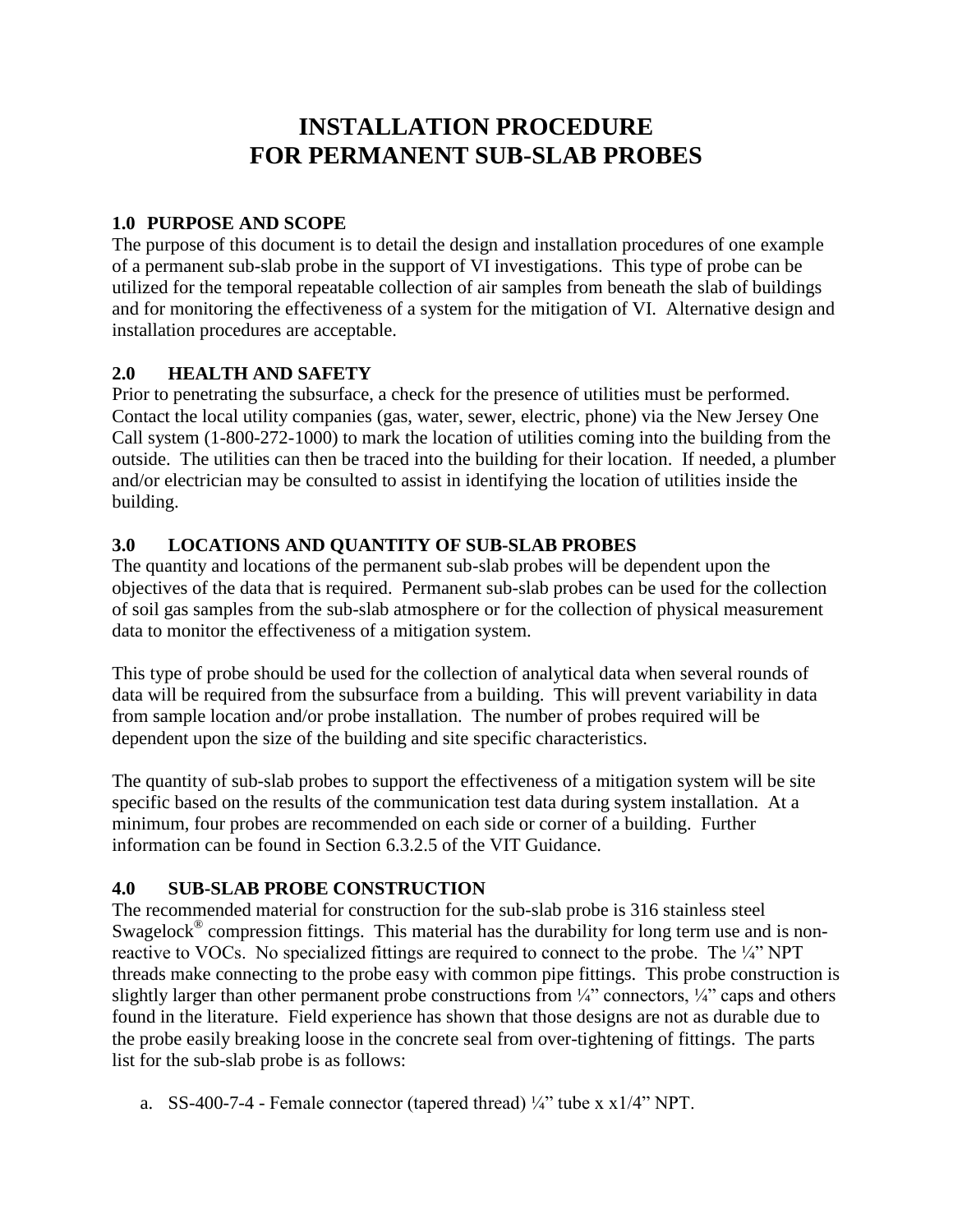- b. SS-401-PC  $\frac{1}{4}$  Tube fitting port connector.
- c. \*4534K12 (McMaster-Carr) Flush mount-high pressure steel thread hex socket plug,  $\frac{1}{4}$ " pipe, PTFE coated, ¼" Hex, 13/32 length

The construction dimensions of this probe will allow the inlet of the probe to be located within the building slab. This helps prevent the clogging of the probe with sub-slab material.

#### **5.0 SUB-SLAB PROBE INSTALLATION**

The sub-slab probe is quickly and easily installed with standard tools. The following is a list of tools and materials required for the installation:

- a. rotary hammer drill with 1-1/4" diameter x 10" long spline-shank masonry bit
- b. hammer drill with  $\frac{1}{4}$ " diameter x 12"-18" long masonry bit
- c. extension cords
- d. shop vacuum
- e. quick drying cement or hydraulic cement with mixing cup and water
- f. non VOC clay (pottery clay)
- g. paper towels
- h. duct tape
- i. distilled water
- j. carpet knife
- k. sub-slab probe

#### **5.1 Installation Procedures**

5.1.1 Select the location for the permanent sub-slab probe based on the objectives of the phase of work, presence or potential presence of obstructions and input from the building owner.

5.1.2 If a floor covering is drilled through for the placement of the probe, future plans of the replacement or repair of the covering should be made in advance.

If carpeting is present, a "flap" can be cut into the carpet for access to the slab. This "flap" can then be pushed back into place when work is competed. If a sheet flooring product is present, a section can be removed to allow drilling and used for replacement after decommissioning. For tile flooring, a replacement tile or section of flooring should be obtained for installation after the probe is decommissioned.

5.1.3 Using a hammer and chisel, chip an "X" in the concrete as a starting point for drilling to prevent the bit from "wandering" off the desired target location.

5.1.4 Determine the desired depth of the probe body and mark this length on the 1-1/4" masonry bit by wrapping with duct tape with an "ear". The "ear" will act as a depth gauge. When duct tape "ear" it hits the slab, the bit is at the appropriate depth. The desired depth of the hole will be dependent if the probe is to be flush with the floor or slightly countersunk to the floor.

5.1.5 Use the rotary hammer drill with the 1-1/4" bit to advance the outer hole to the proper depth and vacuum out the cuttings.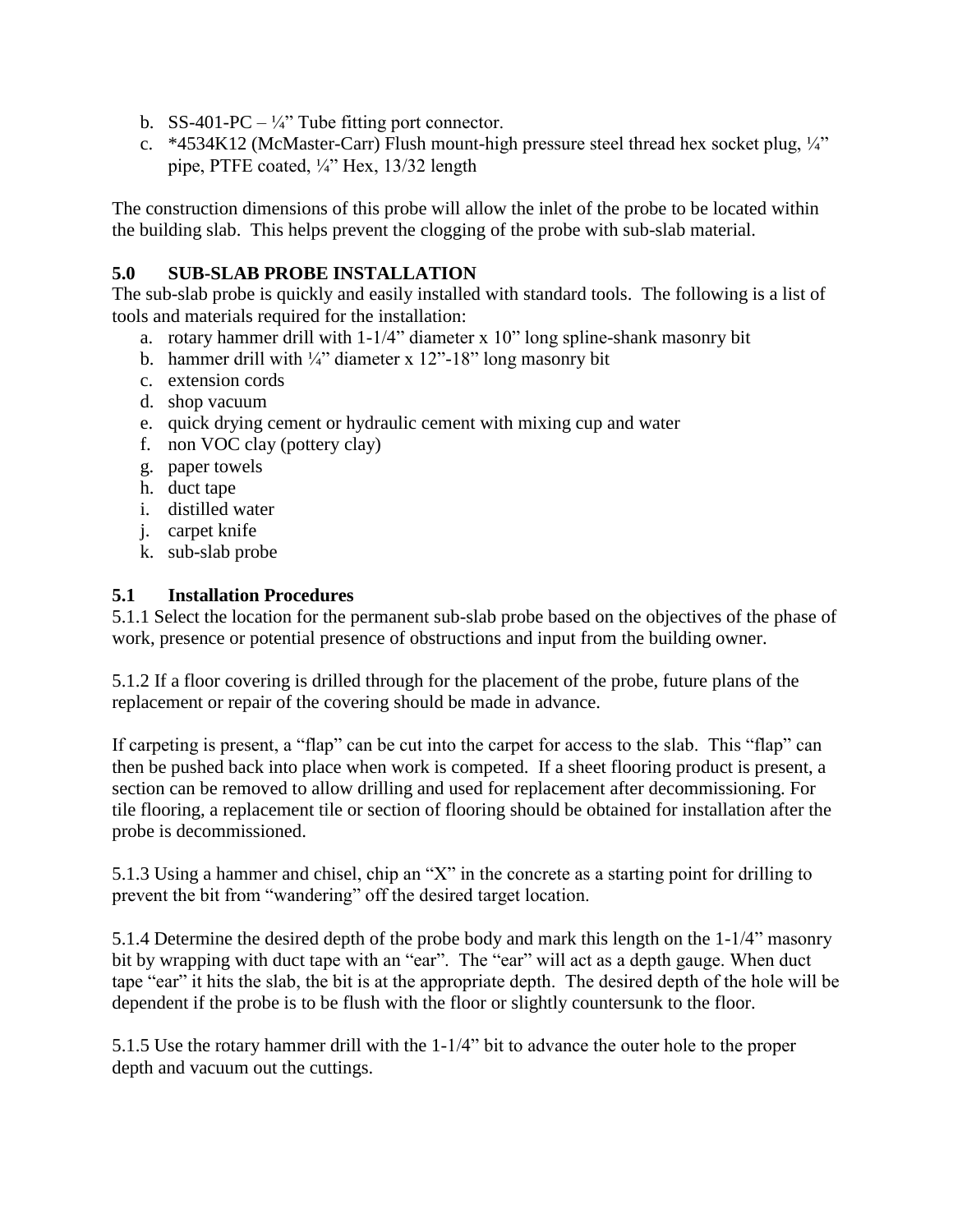5.1.6 Using the hammer drill with a ¼" bit, place the bit in the center of the1-1/4" hole and drill through the slab into the subsurface material by 3-6". A significant increase in the rate of penetration by the drill will indicate the bottom of the slab has been passed through.

5.1.7 Vacuum out the drill cuttings from in and around the hole. Test fit the probe in the hole so it is at the desired location. Alter the hole depth if required.

5.1.8 Dampen a paper towel with distilled water and wipe away the dust from the 1-1/4" hole and wet the sidewalls. Do not allow excess water on the towel go into the sub-surface.

5.1.9 With a small piece of duct tape, wrap it around the plug on the probe while covering the top of the probe. This will protect the threads of the probe and plug from cement during the installation.

5.1.10 Using a small piece of clay, roll it until it is in a thin "cigar" shape. Place the clay around the port connector at the  $\frac{1}{4}$ " nut. Insert the probe into the hole, the clay forms a seal between the two holes in the slab, not allowing cement into the smaller hole and the subsurface.

5.1.11 Mix a small amount of cement and pour into the annular space around the probe. Allow the cement to cure for the recommended time for curing by the manufacturer of the cement. After curing remove the tape from the probe and clean the surface of unwanted cement. Figure 1 is a schematic of the cross section of the permanent sub-slab probe installation that is countersunk to the slab.

# **5.2 Annular Seal Leak Check**

After allowing the cement to cure, a leak check should be performed to ensure a competent annular seal of the probe. A leaking annular seal will result in inaccurate readings that are biased low for physical or analytical measurements.

Perform the annular seal leak check by placing a vacuum on the probe and placing a bead of water around the probe (if installed counter sunk to the slab). Watch for changes in the water level or, use a tracer gas (helium, isopropyl alcohol, nitrogen, carbon dioxide), hook up a DRI to the probe and check for a response to the tracer gas. These same techniques can be used during sampling of the sub-slab atmosphere. If a leak is discovered, the probe must be removed, reinstalled and tested again for leaks.

# **5.3 Flow and Vacuum Check**

A flow and vacuum check should be performed on the probe if there is the potential to use the probe to collect a sample from the sub-slab atmosphere for analysis. Obtaining a sample from a sub-slab probe with excessive vacuums can change the partitioning of vapors between pore water and the soil gas potentially biasing VOC concentrations high. In addition, the high vacuum may increase the risk of leakage between the sub-slab probe and the sample container.

The flow and vacuum check is performed by connecting a pump to the probe and running at a flow rate of 200 ml/min until the vacuum stabilizes. During this test the vacuum should also be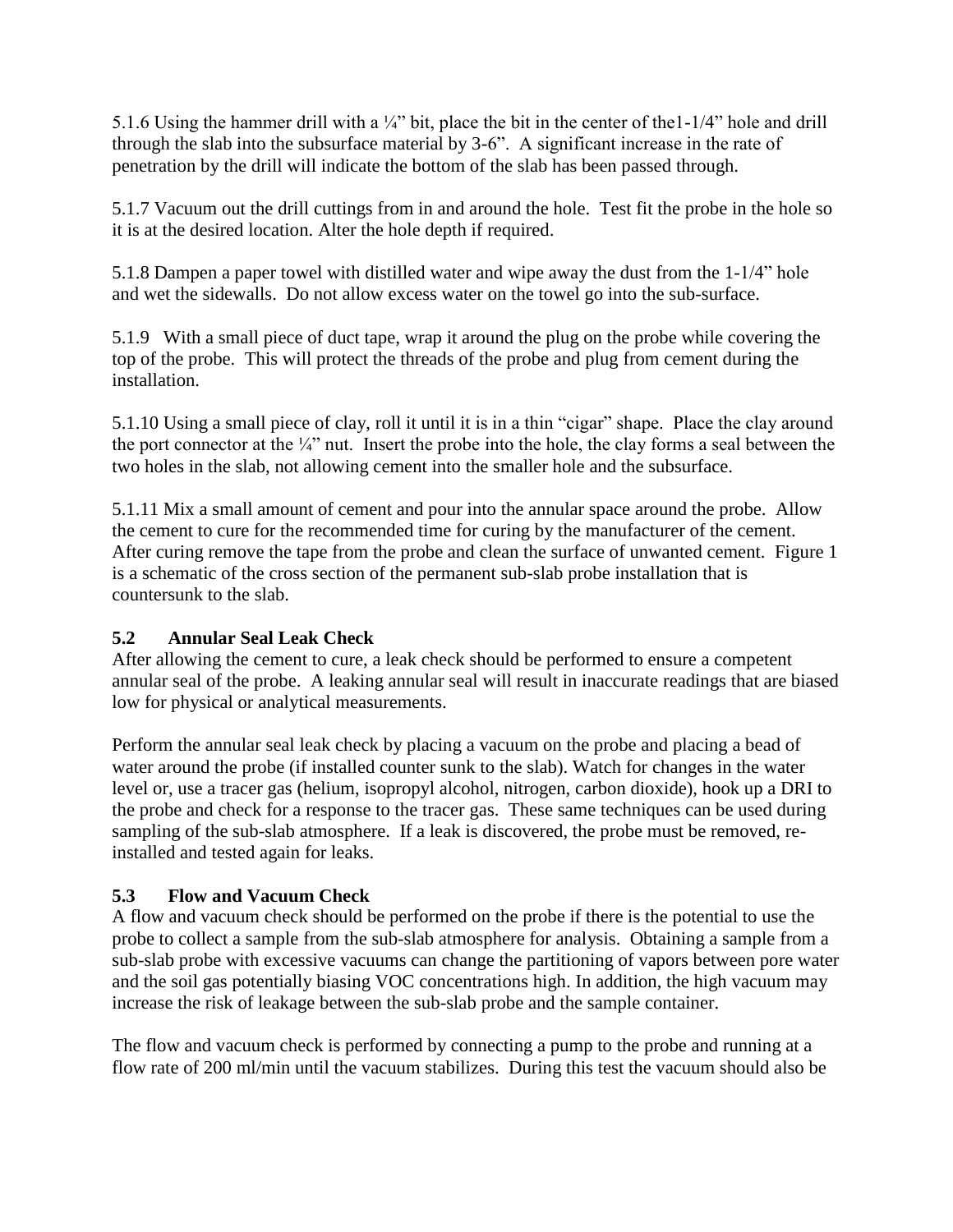monitored. The investigator should be aware of potential portioning of VOCs from the sub-slab materials due to vacuum or flow rates.

#### **6.0 Measurement of Sub-Slab Pressures**

Measurement of sub-slab pressures (differential between the indoor air and sub-slab atmospheres) can be easily determined via the permanent sub-slab probe. A simple barb fitting connected to a digital micro-manometer capable of reading 0.001 inches of water can be used to determine the depressurization of the slab-slab atmosphere to monitor the effectiveness of a mitigation system.

# **7.0 Decommissioning**

Once it is determined that monitoring of the sub-slab atmosphere is no longer required due to remediation of the contaminant source or other reason, the sub-slab probe can be removed. The probe can be removed by breaking the annular seal with a chisel or rotary hammer with a bull point. Once the probe is removed, seal the hole with concrete to the original level and replace the flooring that was removed during installation or glue the carpet "flap" to the floor.

#### **The following sources were utilized in developing the installation procedures for sub-slab probes.**

- California Environmental Protection Agency. 2005. Guidance for the Evaluation and Migration of Subsurface Vapor Intrusion to Indoor Air. Department of Toxic Substances Control.
- Hartman, B. 2004. Vapor Monitoring Wells/Implants. Standard Operating Procedures (vapor intrusion applications). H&P Mobile Geochemistry, Solana Beach, California
- Hartman, B. 2004. Sub-Slab Soil Vapor. Standard Operating Procedures (vapor intrusion applications). H&P Mobile Geochemistry, Solana Beach, California.
- New York State Department of Health. 2006. Final Guidance for Evaluating Soil Vapor Intrusion in the State of New York. Center for Environmental Health, Bureau of Environmental Exposure Investigation. October 2006
- Reynolds, Peter A. 2007. The Use of Tracer Gas in Soil Vapor Intrusion Studies. In Proceedings of the Annual International Conference on Soils, Sediments, Water and Energy, Volume 12, Article 39. The Berkeley Electronic Press.
- U.S. Environmental Protection Agency (USEPA). 2006. Assessment of Vapor Intrusion in Homes near the Raymark Superfund Site Using Basement and Sub-Slab Air Samples. EPA/600/R-05/147, March 2006
- U.S. Environmental Protection Agency (USEPA), Region 8. Not Dated. Draft-Standard Operating Procedures for Installation of Sub-Slab Vapor Probes and Sampling Using EPA Method TO-15 to Support Vapor Intrusion Investigations. (Accessed 2009).